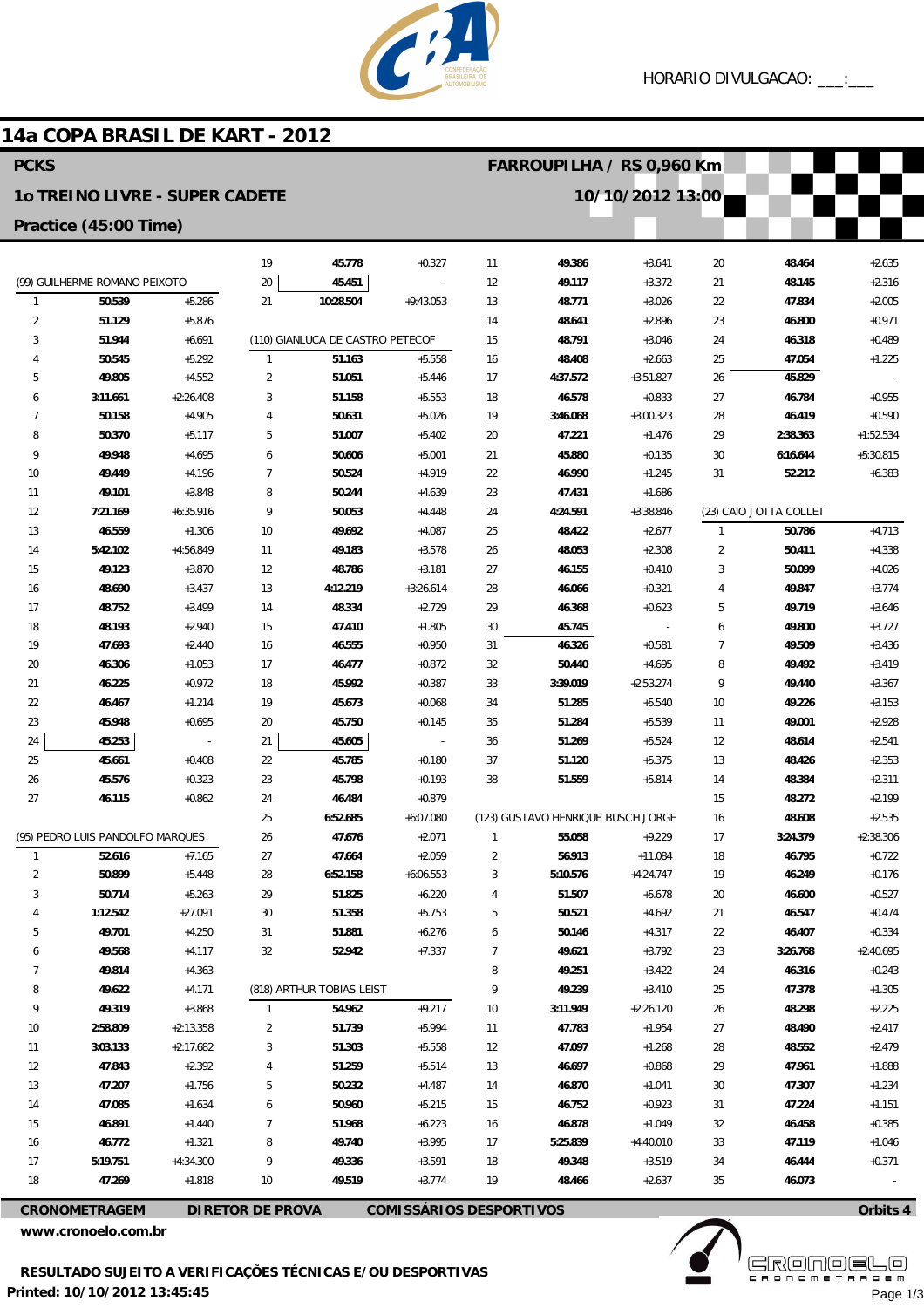

FARROUPILHA / RS 0,960 Km

10/10/2012 13:00

# 14a COPA BRASIL DE KART - 2012

## **PCKS**

#### 10 TREINO LIVRE - SUPER CADETE

### Practice (45:00 Time)

| 36             | 46.129                           | $+0.056$                 |                | (112) EDGAR BUENO NETO     |                              | 16             | 4:02.079                         | $+3:15.584$ |                | (18) SERGIO HENRIQUE PAIVA |             |
|----------------|----------------------------------|--------------------------|----------------|----------------------------|------------------------------|----------------|----------------------------------|-------------|----------------|----------------------------|-------------|
| 37             | 46.620                           | $+0.547$                 | $\mathbf{1}$   | 53.038                     | $+6.829$                     | 17             | 46.495                           |             | $\mathbf{1}$   | 51.311                     | $+4.716$    |
| 38             | 46.905                           | $+0.832$                 | $\overline{2}$ | 51.622                     | $+5.413$                     | 18             | 46.549                           | $+0.054$    | $\overline{2}$ | 50.299                     | $+3.704$    |
| 39             | 48.933                           | $+2.860$                 | 3              | 51.534                     | $+5.325$                     | 19             | 46.871                           | $+0.376$    | 3              | 49.997                     | $+3.402$    |
| 40             | 49.940                           | $+3.867$                 | $\overline{4}$ | 50.465                     | $+4.256$                     | 20             | 47.307                           | $+0.812$    | 4              | 50.377                     | $+3.782$    |
| 41             | 2:52.749                         | $+2:06.676$              | 5              | 50.512                     | $+4.303$                     | 21             | 7:04.056                         | $+6:17.561$ | 5              | 49.798                     | $+3.203$    |
| 42             | 50.867                           | $+4.794$                 | 6              | 51.932                     | $+5.723$                     | 22             | 48.421                           | $+1.926$    | 6              | 49.787                     | $+3.192$    |
| 43             | 51.098                           | $+5.025$                 | $\overline{7}$ | 50.328                     | $+4.119$                     | 23             | 48.708                           | $+2.213$    | 7              | 49.688                     | $+3.093$    |
| 44             | 50.781                           | $+4.708$                 | 8              | 49.746                     | $+3.537$                     | 24             | 48.343                           | $+1.848$    | 8              | 49.581                     | $+2.986$    |
| 45             | 53.457                           | $+7.384$                 | 9              | 49.569                     | $+3.360$                     | 25             | 47.808                           | $+1.313$    | 9              | 50.103                     | $+3.508$    |
| 46             | 51.369                           | $+5.296$                 | 10             | 49.667                     | $+3.458$                     | 26             | 48.023                           | $+1.528$    | 10             | 3:37.026                   | $+2:50.431$ |
|                |                                  |                          | 11             | 49.468                     | $+3.259$                     | 27             | 3:26.404                         | $+2:39.909$ | 11             | 48.926                     | $+2.331$    |
|                | (25) SAMUEL EUG/NIO MELO GONTIJO |                          | 12             | 48.917                     | $+2.708$                     | 28             | 53.406                           | $+6.911$    | 12             | 49.209                     | $+2.614$    |
| $\mathbf{1}$   | 53.000                           | $+6.799$                 | 13             | 5:22.647                   | $+4:36.438$                  | 29             | 52.236                           | $+5.741$    | 13             | 49.178                     | $+2.583$    |
| $\overline{2}$ | 52.713                           | $+6.512$                 | 14             | 47.738                     | $+1.529$                     |                |                                  |             | 14             | 48.405                     | $+1.810$    |
| 3              | 52.559                           | $+6.358$                 | 15             | 46.895                     | $+0.686$                     |                | (12) JONAS ALVES DA SILVA JUNIOR |             | 15             | 48.303                     | $+1.708$    |
| 4              | 51.840                           | $+5.639$                 | 16             | 46.905                     | $+0.696$                     | $\mathbf{1}$   | 53.112                           | $+6.616$    | 16             | 48.414                     | $+1.819$    |
| 5              | 51.047                           | $+4.846$                 | 17             | 47.102                     | $+0.893$                     | $\overline{c}$ | 51.561                           | $+5.065$    | 17             | 48.177                     | $+1.582$    |
| 6              | 51.104                           | $+4.903$                 | 18             | 5:26.613                   | $+4:40.404$                  | 3              | 51.664                           | $+5.168$    | 18             | 47.562                     | $+0.967$    |
| $\overline{7}$ | 51.252                           | $+5.051$                 | 19             | 50.046                     | $+3.837$                     | 4              | 51.844                           | $+5.348$    | 19             | 46.848                     | $+0.253$    |
| 8              | 51.800                           | $+5.599$                 | 20             | 49.709                     | $+3.500$                     | 5              | 50.452                           | $+3.956$    | 20             | 47.238                     | $+0.643$    |
| 9              | 50.224                           | $+4.023$                 | 21             | 49.853                     | $+3.644$                     | 6              | 50.445                           | $+3.949$    | 21             | 47.132                     | $+0.537$    |
| 10             | 4:07.531                         | $+3:21.330$              | 22             | 49.640                     | $+3.431$                     | 7              | 50.283                           | $+3.787$    | 22             | 47.015                     | $+0.420$    |
| 11             | 50.146                           | $+3.945$                 | 23             | 48.681                     | $+2.472$                     | 8              | 50.932                           | $+4.436$    | 23             | 47.925                     | $+1.330$    |
| 12             | 48.862                           | $+2.661$                 | 24             | 4:48.637                   | +4:02.428                    | 9              | 49.646                           | $+3.150$    | 24             | 47.165                     | $+0.570$    |
| 13             | 48.582                           | $+2.381$                 | 25             | 47.296                     | $+1.087$                     | 10             | 50.011                           | $+3.515$    | 25             | 46.994                     | $+0.399$    |
| 14             | 48.048                           | $+1.847$                 | 26             | 46.209                     | $\qquad \qquad \blacksquare$ | 11             | 48.733                           | $+2.237$    | 26             | 5:25.542                   | $+4:38.947$ |
| 15             | 48.500                           | $+2.299$                 | 27             | 5:52.606                   | $+5:06.397$                  | 12             | 49.143                           | $+2.647$    | 27             | 47.927                     | $+1.332$    |
| 16             | 47.943                           | $+1.742$                 | 28             | 50.898                     | $+4.689$                     | 13             | 49.676                           | $+3.180$    | 28             | 47.748                     | $+1.153$    |
| 17             | 47.355                           | $+1.154$                 | 29             | 51.036                     | $+4.827$                     | 14             | 4:10.549                         | $+3:24.053$ | 29             | 46.894                     | $+0.299$    |
| 18             | 46.810                           | $+0.609$                 | 30             | 50.503                     | $+4.294$                     | 15             | 47.345                           | $+0.849$    | 30             | 47.288                     | $+0.693$    |
| 19             | 46.201                           | $\overline{\phantom{a}}$ | 31             | 50.817                     | $+4.608$                     | 16             | 46.993                           | $+0.497$    | 31             | 46.989                     | $+0.394$    |
| 20             | 46.453                           | $+0.252$                 |                |                            |                              | 17             | 47.357                           | $+0.861$    | 32             | 46.595                     |             |
| 21             | 46.552                           | $+0.351$                 |                | (27) STEFANO ALLAGE MARINS |                              | 18             | 46.528                           | $+0.032$    | 33             | 46.718                     | $+0.123$    |
| 22             | 46.332                           | $+0.131$                 | 1              | 52.384                     | $+5.889$                     | 19             | 46.752                           | $+0.256$    | 34             | 46.920                     | $+0.325$    |
| 23             | 46.722                           | $+0.521$                 | $\overline{2}$ | 51.580                     | $+5.085$                     | 20             | 46.716                           | $+0.220$    | 35             | 47.152                     | $+0.557$    |
| 24             | 47.162                           | $+0.961$                 | 3              | 52.226                     | $+5.731$                     | 21             | 46.706                           | $+0.210$    | 36             | 49.106                     | $+2.511$    |
| 25             | 47.161                           | $+0.960$                 | 4              | 51.919                     | $+5.424$                     | 22             | 46.787                           | $+0.291$    |                |                            |             |
| 26             | 47.478                           | $+1.277$                 | 5              | 50.557                     | $+4.062$                     | 23             | 47.115                           | $+0.619$    |                | (55) ANDREI BRINGEL        |             |
| 27             | 47.957                           | $+1.756$                 | 6              | 51.225                     | $+4.730$                     | 24             | 7:17.347                         | $+6:30.851$ | $\mathbf{1}$   | 56.099                     | $+9.081$    |
| 28             | 50.086                           | $+3.885$                 | $\overline{7}$ | 2:30.382                   | $+1:43.887$                  | 25             | 50.926                           | $+4.430$    | 2              | 53.749                     | $+6.731$    |
| 29             | 6:39.056                         | +5:52.855                | 8              | 50.417                     | $+3.922$                     | 26             | 47.694                           | $+1.198$    | 3              | 52.766                     | $+5.748$    |
| $30\,$         | 47.817                           | $+1.616$                 | 9              | 50.120                     | $+3.625$                     | 27             | 47.878                           | $+1.382$    | 4              | 52.707                     | $+5.689$    |
| 31             | 47.961                           | $+1.760$                 | 10             | 2:18.526                   | $+1:32.031$                  | 28             | 47.203                           | $+0.707$    | 5              | 52.405                     | $+5.387$    |
| 32             | 47.591                           | $+1.390$                 | 11             | 49.467                     | $+2.972$                     | 29             | 46.737                           | $+0.241$    | 6              | 51.241                     | $+4.223$    |
| 33             | 48.248                           | $+2.047$                 | 12             | 49.104                     | $+2.609$                     | 30             | 46.885                           | $+0.389$    | $\overline{7}$ | 51.001                     | $+3.983$    |
| 34             | 50.735                           | $+4.534$                 | 13             | 48.623                     | $+2.128$                     | 31             | 46.496                           | $\sim$      | 8              | 3:46.506                   | $+2:59.488$ |
| 35             | 52.354                           | $+6.153$                 | 14             | 48.574                     | $+2.079$                     | 32             | 48.111                           | $+1.615$    | 9              | 51.158                     | $+4.140$    |
|                |                                  |                          | 15             | 47.780                     | $+1.285$                     |                |                                  |             | 10             | 49.525                     | $+2.507$    |

CRONOMETRAGEM **DIRETOR DE PROVA** 

**COMISSÁRIOS DESPORTIVOS** 

www.cronoelo.com.br

Printed: 10/10/2012 13:45:45



Orbits 4

**EKÖUÖELE** Page 2/3